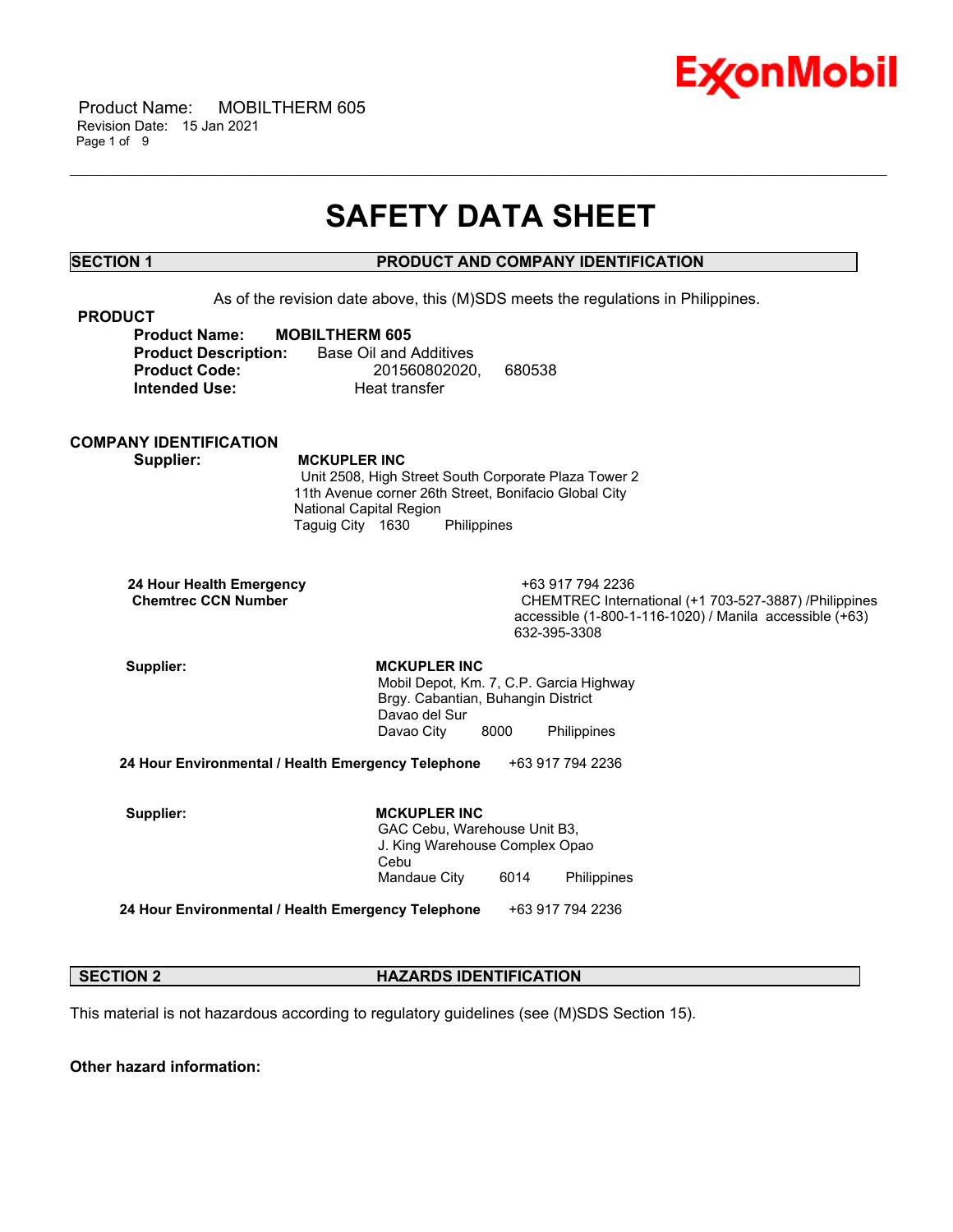

 Product Name: MOBILTHERM 605 Revision Date: 15 Jan 2021 Page 2 of 9

#### **PHYSICAL / CHEMICAL HAZARDS**

No significant hazards.

### **HEALTH HAZARDS**

Excessive exposure may result in eye, skin, or respiratory irritation.

#### **ENVIRONMENTAL HAZARDS**

No significant hazards.

**NOTE:** This material should not be used for any other purpose than the intended use in Section 1 without expert advice. Health studies have shown that chemical exposure may cause potential human health risks which may vary from person to person.

\_\_\_\_\_\_\_\_\_\_\_\_\_\_\_\_\_\_\_\_\_\_\_\_\_\_\_\_\_\_\_\_\_\_\_\_\_\_\_\_\_\_\_\_\_\_\_\_\_\_\_\_\_\_\_\_\_\_\_\_\_\_\_\_\_\_\_\_\_\_\_\_\_\_\_\_\_\_\_\_\_\_\_\_\_\_\_\_\_\_\_\_\_\_\_\_\_\_\_\_\_\_\_\_\_\_\_\_\_\_\_\_\_\_\_\_\_\_

#### **SECTION 3 COMPOSITION / INFORMATION ON INGREDIENTS**

This material is defined as a substance.

#### **No Hazardous Substance(s) or Complex Substance(s) required for disclosure.**

| <b>SECTION 4</b> | <b>FIRST AID MEASURES</b> |
|------------------|---------------------------|
|                  |                           |

#### **INHALATION**

 Remove from further exposure. For those providing assistance, avoid exposure to yourself or others. Use adequate respiratory protection. If respiratory irritation, dizziness, nausea, or unconsciousness occurs, seek immediate medical assistance. If breathing has stopped, assist ventilation with a mechanical device or use mouth-to-mouth resuscitation.

#### **SKIN CONTACT**

Wash contact areas with soap and water. For hot product: Immediately immerse in or flush affected area with large amounts of cold water to dissipate heat. Cover with clean cotton sheeting or gauze and get prompt medical attention.

#### **EYE CONTACT**

Flush thoroughly with water. If irritation occurs, get medical assistance.

#### **INGESTION**

First aid is normally not required. Seek medical attention if discomfort occurs.

#### **NOTE TO PHYSICIAN**

None

#### **SECTION 5 FIRE FIGHTING MEASURES**

#### **EXTINGUISHING MEDIA**

 **Appropriate Extinguishing Media:** Use water fog, foam, dry chemical or carbon dioxide (CO2) to extinguish flames.

**Inappropriate Extinguishing Media:** Straight Streams of Water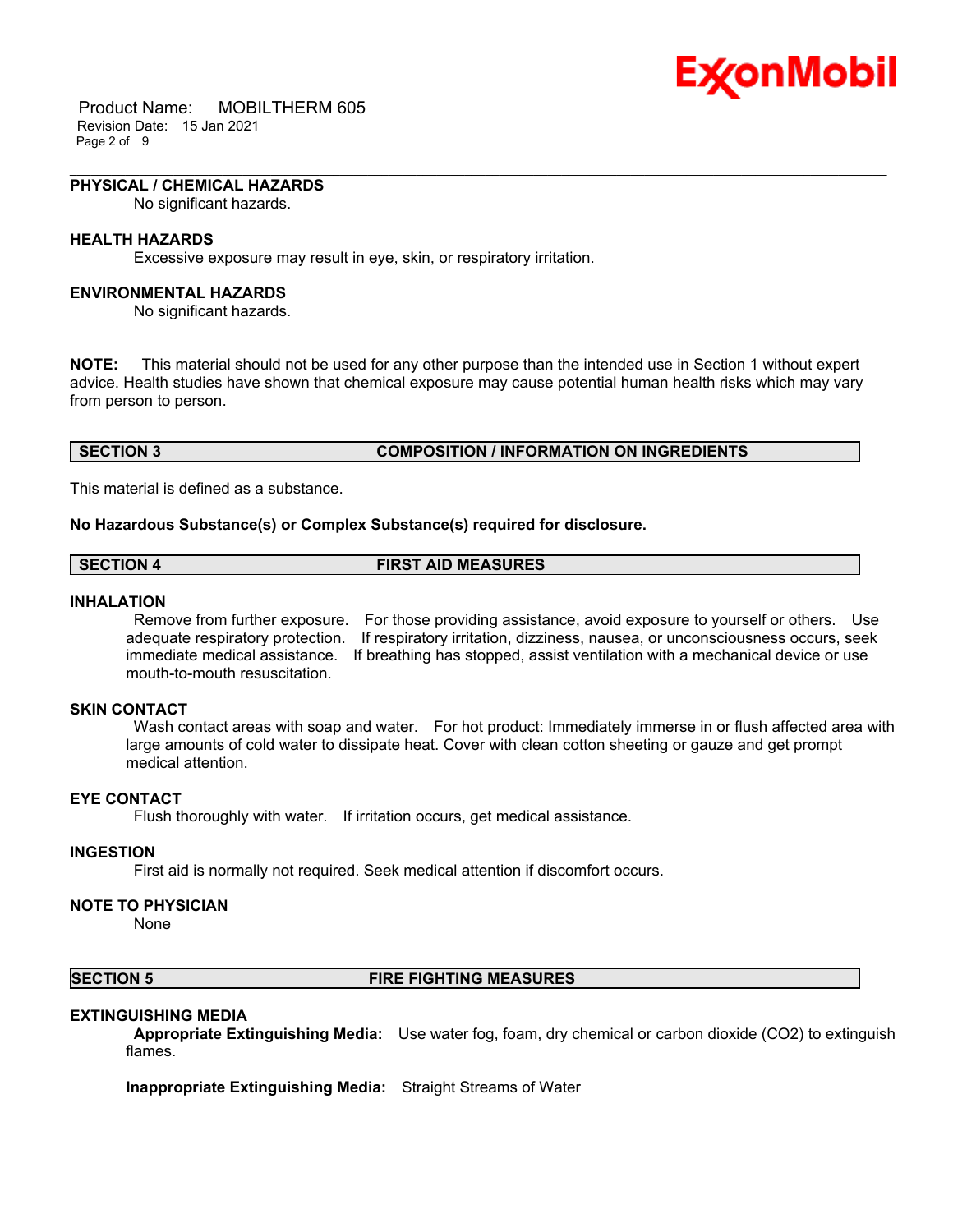

 Product Name: MOBILTHERM 605 Revision Date: 15 Jan 2021 Page 3 of 9

#### **FIRE FIGHTING**

 **Fire Fighting Instructions:** Evacuate area. Prevent runoff from fire control or dilution from entering streams, sewers, or drinking water supply. Firefighters should use standard protective equipment and in enclosed spaces, self-contained breathing apparatus (SCBA). Use water spray to cool fire exposed surfaces and to protect personnel.

\_\_\_\_\_\_\_\_\_\_\_\_\_\_\_\_\_\_\_\_\_\_\_\_\_\_\_\_\_\_\_\_\_\_\_\_\_\_\_\_\_\_\_\_\_\_\_\_\_\_\_\_\_\_\_\_\_\_\_\_\_\_\_\_\_\_\_\_\_\_\_\_\_\_\_\_\_\_\_\_\_\_\_\_\_\_\_\_\_\_\_\_\_\_\_\_\_\_\_\_\_\_\_\_\_\_\_\_\_\_\_\_\_\_\_\_\_\_

**Hazardous Combustion Products:** Aldehydes, Incomplete combustion products, Oxides of carbon, Smoke, Fume, Sulfur oxides

#### **FLAMMABILITY PROPERTIES**

 **Flash Point [Method]:** >200°C (392°F) [ASTM D-92]  **Flammable Limits (Approximate volume % in air):** LEL: 0.9 UEL: 7.0  **Autoignition Temperature:** >=380°C (716°F)

#### **SECTION 6 ACCIDENTAL RELEASE MEASURES**

#### **NOTIFICATION PROCEDURES**

 In the event of a spill or accidental release, notify relevant authorities in accordance with all applicable regulations.

#### **PROTECTIVE MEASURES**

 Avoid contact with spilled material. See Section 5 for fire fighting information. See the Hazard Identification Section for Significant Hazards. See Section 4 for First Aid Advice. See Section 8 for advice on the minimum requirements for personal protective equipment. Additional protective measures may be necessary, depending on the specific circumstances and/or the expert judgment of the emergency responders.

For emergency responders: Respiratory protection: respiratory protection will be necessary only in special cases, e.g., formation of mists. Half-face or full-face respirator with filter(s) for dust/organic vapor or Self Contained Breathing Apparatus (SCBA) can be used depending on the size of spill and potential level of exposure. If the exposure cannot be completely characterized or an oxygen deficient atmosphere is possible or anticipated, SCBA is recommended. Work gloves that are resistant to hydrocarbons are recommended. Gloves made of polyvinyl acetate (PVA) are not water-resistant and are not suitable for emergency use. Chemical goggles are recommended if splashes or contact with eyes is possible. Small spills: normal antistatic work clothes are usually adequate. Large spills: full body suit of chemical resistant, antistatic material is recommended.

#### **SPILL MANAGEMENT**

 **Land Spill:** Stop leak if you can do it without risk. Recover by pumping or with suitable absorbent.

**Water Spill:** Stop leak if you can do it without risk. Confine the spill immediately with booms. Warn other shipping. Remove from the surface by skimming or with suitable absorbents. Seek the advice of a specialist before using dispersants.

Water spill and land spill recommendations are based on the most likely spill scenario for this material; however, geographic conditions, wind, temperature, (and in the case of a water spill) wave and current direction and speed may greatly influence the appropriate action to be taken. For this reason, local experts should be consulted. Note: Local regulations may prescribe or limit action to be taken.

#### **ENVIRONMENTAL PRECAUTIONS**

 Large Spills: Dike far ahead of liquid spill for later recovery and disposal. Prevent entry into waterways, sewers, basements or confined areas.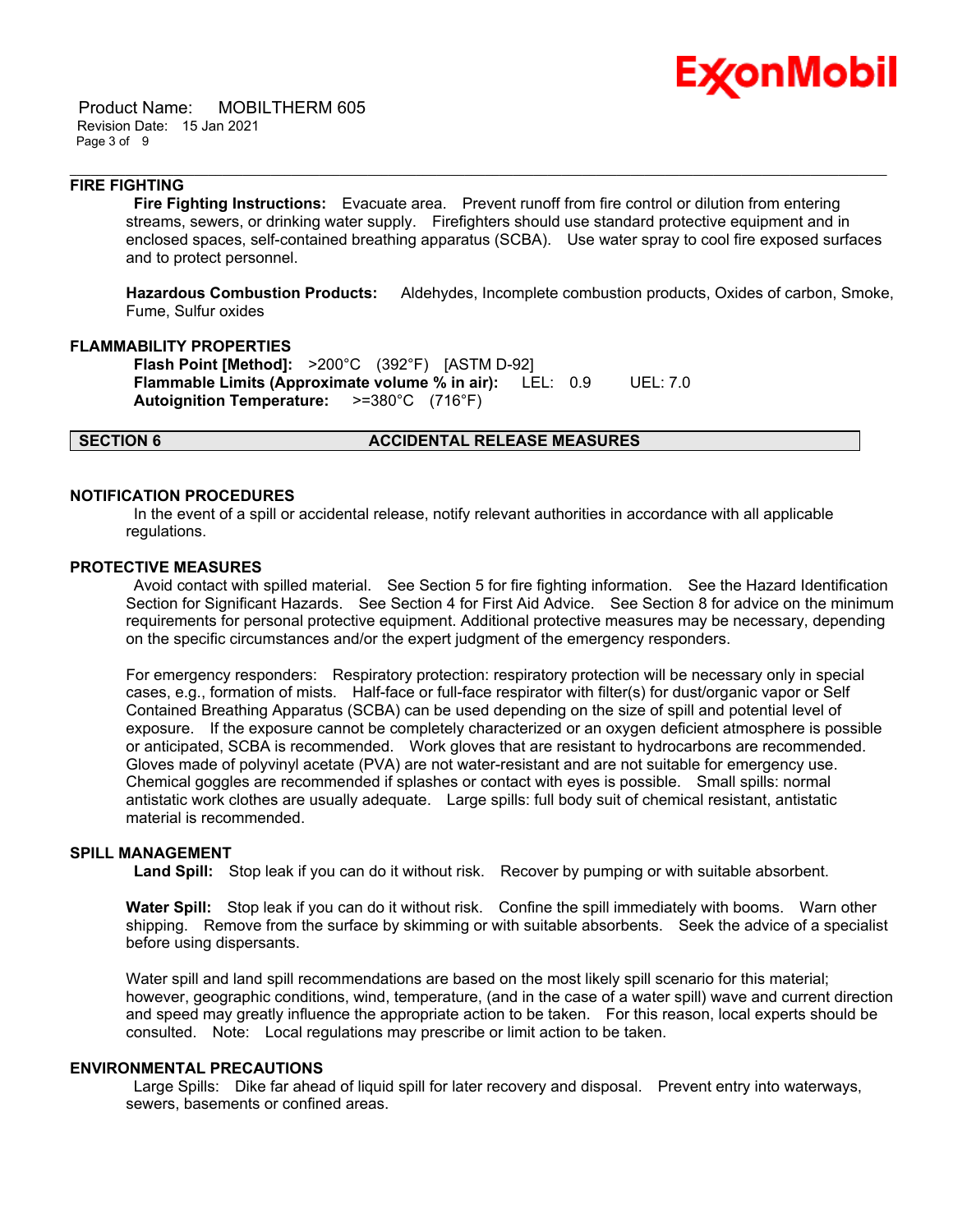

# Ex⁄onMobil

#### **SECTION 7 HANDLING AND STORAGE**

\_\_\_\_\_\_\_\_\_\_\_\_\_\_\_\_\_\_\_\_\_\_\_\_\_\_\_\_\_\_\_\_\_\_\_\_\_\_\_\_\_\_\_\_\_\_\_\_\_\_\_\_\_\_\_\_\_\_\_\_\_\_\_\_\_\_\_\_\_\_\_\_\_\_\_\_\_\_\_\_\_\_\_\_\_\_\_\_\_\_\_\_\_\_\_\_\_\_\_\_\_\_\_\_\_\_\_\_\_\_\_\_\_\_\_\_\_\_

#### **HANDLING**

 Prevent small spills and leakage to avoid slip hazard. Material can accumulate static charges which may cause an electrical spark (ignition source). When the material is handled in bulk, an electrical spark could ignite any flammable vapors from liquids or residues that may be present (e.g., during switch-loading operations). Use proper bonding and/or ground procedures. However, bonding and grounds may not eliminate the hazard from static accumulation. Consult local applicable standards for guidance. Additional references include American Petroleum Institute 2003 (Protection Against Ignitions Arising out of Static, Lightning and Stray Currents) or National Fire Protection Agency 77 (Recommended Practice on Static Electricity) or CENELEC CLC/TR 50404 (Electrostatics - Code of practice for the avoidance of hazards due to static electricity).

**Static Accumulator:** This material is a static accumulator.

#### **STORAGE**

 The type of container used to store the material may affect static accumulation and dissipation. Do not store in open or unlabelled containers. Keep away from incompatible materials.

#### **SECTION 8 EXPOSURE CONTROLS / PERSONAL PROTECTION**

**Exposure limits/standards for materials that can be formed when handling this product:** When mists/aerosols can occur the following is recommended: 5 mg/m<sup>3</sup> - ACGIH TLV (inhalable fraction).

NOTE: Limits/standards shown for guidance only. Follow applicable regulations.

#### **ENGINEERING CONTROLS**

The level of protection and types of controls necessary will vary depending upon potential exposure conditions. Control measures to consider:

No special requirements under ordinary conditions of use and with adequate ventilation.

### **PERSONAL PROTECTION**

Personal protective equipment selections vary based on potential exposure conditions such as applications, handling practices, concentration and ventilation. Information on the selection of protective equipment for use with this material, as provided below, is based upon intended, normal usage.

 **Respiratory Protection:** If engineering controls do not maintain airborne contaminant concentrations at a level which is adequate to protect worker health, an approved respirator may be appropriate. Respirator selection, use, and maintenance must be in accordance with regulatory requirements, if applicable. Types of respirators to be considered for this material include:

No special requirements under ordinary conditions of use and with adequate ventilation. Particulate

For high airborne concentrations, use an approved supplied-air respirator, operated in positive pressure mode. Supplied air respirators with an escape bottle may be appropriate when oxygen levels are inadequate, gas/vapor warning properties are poor, or if air purifying filter capacity/rating may be exceeded.

 **Hand Protection:** Any specific glove information provided is based on published literature and glove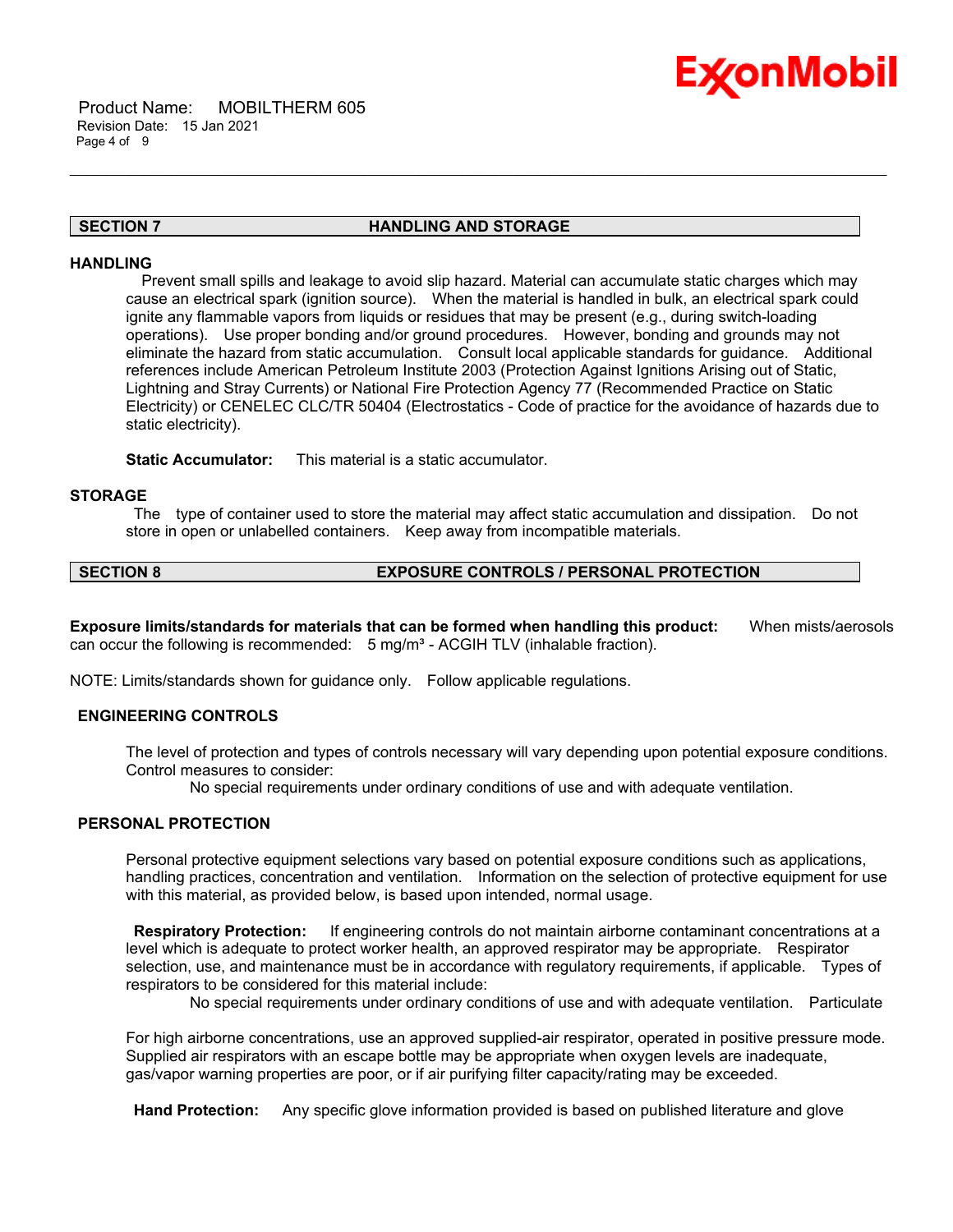

 Product Name: MOBILTHERM 605 Revision Date: 15 Jan 2021 Page 5 of 9

> manufacturer data. Glove suitability and breakthrough time will differ depending on the specific use conditions. Contact the glove manufacturer for specific advice on glove selection and breakthrough times for your use conditions. Inspect and replace worn or damaged gloves. The types of gloves to be considered for this material include:

\_\_\_\_\_\_\_\_\_\_\_\_\_\_\_\_\_\_\_\_\_\_\_\_\_\_\_\_\_\_\_\_\_\_\_\_\_\_\_\_\_\_\_\_\_\_\_\_\_\_\_\_\_\_\_\_\_\_\_\_\_\_\_\_\_\_\_\_\_\_\_\_\_\_\_\_\_\_\_\_\_\_\_\_\_\_\_\_\_\_\_\_\_\_\_\_\_\_\_\_\_\_\_\_\_\_\_\_\_\_\_\_\_\_\_\_\_\_

 No protection is ordinarily required under normal conditions of use. If product is hot, thermally protective, chemical resistant gloves are recommended. If contact with forearms is likely, wear gauntlet style gloves. Nitrile,Viton

 **Eye Protection:** If contact is likely, safety glasses with side shields are recommended.

**Skin and Body Protection:** Any specific clothing information provided is based on published literature or manufacturer data. The types of clothing to be considered for this material include:

 No skin protection is ordinarily required under normal conditions of use. In accordance with good industrial hygiene practices, precautions should be taken to avoid skin contact. If product is hot, thermally protective, chemical resistant apron and long sleeves are recommended.

 **Specific Hygiene Measures:** Always observe good personal hygiene measures, such as washing after handling the material and before eating, drinking, and/or smoking. Routinely wash work clothing and protective equipment to remove contaminants. Discard contaminated clothing and footwear that cannot be cleaned. Practice good housekeeping.

#### **ENVIRONMENTAL CONTROLS**

 Comply with applicable environmental regulations limiting discharge to air, water and soil. Protect the environment by applying appropriate control measures to prevent or limit emissions.

#### **SECTION 9 PHYSICAL AND CHEMICAL PROPERTIES**

**Note: Physical and chemical properties are provided for safety, health and environmental considerations only and may not fully represent product specifications. Contact the Supplier for additional information.**

#### **GENERAL INFORMATION**

**Physical State:** Liquid **Color:** Amber **Odor:** Characteristic **Odor Threshold:** N/D

#### **IMPORTANT HEALTH, SAFETY, AND ENVIRONMENTAL INFORMATION**

**Relative Density (at 15 °C):** 0.86 **Flammability (Solid, Gas):** N/A **Flash Point [Method]:** >200°C (392°F) [ASTM D-92] **Flammable Limits (Approximate volume % in air):** LEL: 0.9 UEL: 7.0 **Autoignition Temperature:** >=380°C (716°F) **Boiling Point / Range:** > 316°C (600°F) **Decomposition Temperature:** N/D **Vapor Density (Air = 1):** > 2 at 101 kPa **Vapor Pressure:** < 0.013 kPa (0.1 mm Hg) at 20 °C **Evaporation Rate (n-butyl acetate = 1):** N/D **pH:** N/A **Log Pow (n-Octanol/Water Partition Coefficient):** > 3.5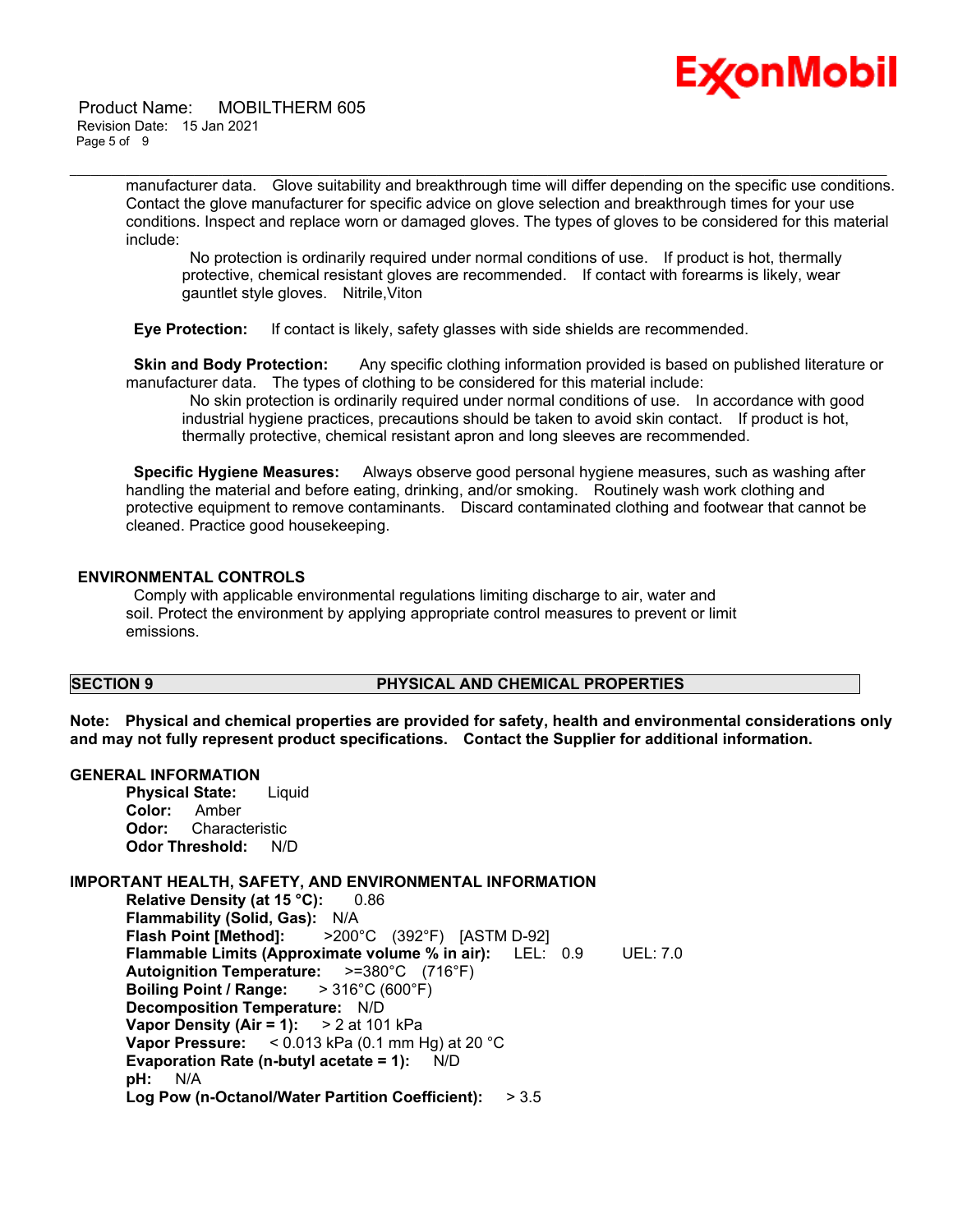

 Product Name: MOBILTHERM 605 Revision Date: 15 Jan 2021 Page 6 of 9

> **Solubility in Water:** Negligible **Viscosity:** 30.5 cSt (30.5 mm2/sec) at 40 °C | 5.2 cSt (5.2 mm2/sec) at 100°C **Oxidizing Properties:** See Hazards Identification Section.

#### **OTHER INFORMATION**

**Freezing Point:** N/D **Melting Point: N/A<br>Pour Point: -6°C Pour Point:** -6°C (21°F) **DMSO Extract (mineral oil only), IP-346:** < 3 %wt

#### **SECTION 10 STABILITY AND REACTIVITY**

\_\_\_\_\_\_\_\_\_\_\_\_\_\_\_\_\_\_\_\_\_\_\_\_\_\_\_\_\_\_\_\_\_\_\_\_\_\_\_\_\_\_\_\_\_\_\_\_\_\_\_\_\_\_\_\_\_\_\_\_\_\_\_\_\_\_\_\_\_\_\_\_\_\_\_\_\_\_\_\_\_\_\_\_\_\_\_\_\_\_\_\_\_\_\_\_\_\_\_\_\_\_\_\_\_\_\_\_\_\_\_\_\_\_\_\_\_\_

**STABILITY:** Material is stable under normal conditions.

**CONDITIONS TO AVOID:** Excessive heat. High energy sources of ignition.

**MATERIALS TO AVOID:** Strong oxidizers

**HAZARDOUS DECOMPOSITION PRODUCTS:** Material does not decompose at ambient temperatures.

**POSSIBILITY OF HAZARDOUS REACTIONS:** Hazardous polymerization will not occur.

### **SECTION 11 TOXICOLOGICAL INFORMATION**

#### **INFORMATION ON TOXICOLOGICAL EFFECTS**

| <b>Hazard Class</b>                                            | <b>Conclusion / Remarks</b>                                                                                                                                             |  |  |
|----------------------------------------------------------------|-------------------------------------------------------------------------------------------------------------------------------------------------------------------------|--|--|
| <b>Inhalation</b>                                              |                                                                                                                                                                         |  |  |
| Acute Toxicity: (Rat) 4 hour(s) LC50 ><br>5000 mg/m3 (Aerosol) | Minimally Toxic. Based on test data for structurally similar<br>materials. Test(s) equivalent or similar to OECD Guideline<br>403                                       |  |  |
| Irritation: No end point data for material.                    | Negligible hazard at ambient/normal handling temperatures.                                                                                                              |  |  |
| Ingestion                                                      |                                                                                                                                                                         |  |  |
| Acute Toxicity (Rat): LD50 > 5000 mg/kg                        | Minimally Toxic. Based on test data for structurally similar<br>materials. Test(s) equivalent or similar to OECD Guideline<br>401                                       |  |  |
| <b>Skin</b>                                                    |                                                                                                                                                                         |  |  |
| Acute Toxicity (Rabbit): LD50 > 2000 mg/kg                     | Minimally Toxic. Based on test data for structurally similar<br>materials. Test(s) equivalent or similar to OECD Guideline<br>402                                       |  |  |
| Skin Corrosion/Irritation (Rabbit): Data<br>available.         | Negligible irritation to skin at ambient temperatures. Based on test<br>data for structurally similar materials. Test(s) equivalent or similar<br>to OECD Guideline 404 |  |  |
| Eye                                                            |                                                                                                                                                                         |  |  |
| Serious Eye Damage/Irritation (Rabbit): Data<br>available.     | May cause mild, short-lasting discomfort to eyes. Based on test<br>data for structurally similar materials. Test(s) equivalent or similar<br>to OECD Guideline 405      |  |  |
| <b>Sensitization</b>                                           |                                                                                                                                                                         |  |  |
| Respiratory Sensitization: No end point data<br>for material.  | Not expected to be a respiratory sensitizer.                                                                                                                            |  |  |
| Skin Sensitization: Data available.                            | Not expected to be a skin sensitizer. Based on test data for<br>structurally similar materials. Test(s) equivalent or similar to OECD<br>Guideline 406                  |  |  |
| Aspiration: Data available.                                    | Not expected to be an aspiration hazard.<br>Based on physico-<br>chemical properties of the material.                                                                   |  |  |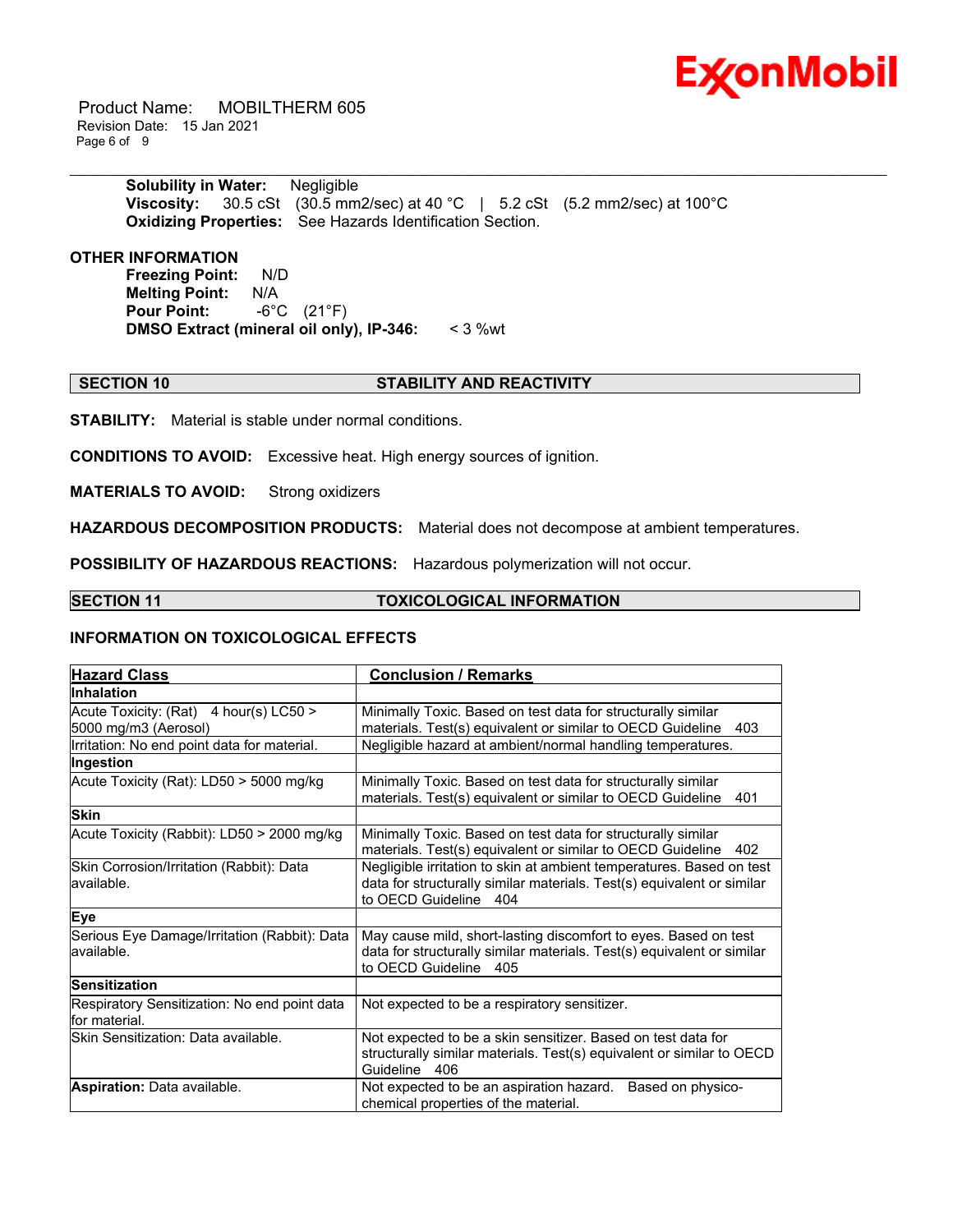

 Product Name: MOBILTHERM 605 Revision Date: 15 Jan 2021 Page 7 of 9

| Germ Cell Mutagenicity: Data available.             | Not expected to be a germ cell mutagen. Based on test data for<br>structurally similar materials. Test(s) equivalent or similar to OECD<br>Guideline 471 473 474 476                                        |
|-----------------------------------------------------|-------------------------------------------------------------------------------------------------------------------------------------------------------------------------------------------------------------|
| Carcinogenicity: Data available.                    | Not expected to cause cancer. Based on test data for structurally<br>similar materials. Test(s) equivalent or similar to OECD Guideline<br>451 453                                                          |
| Reproductive Toxicity: Data available.              | Not expected to be a reproductive toxicant. Based on test data for<br>structurally similar materials. Test(s) equivalent or similar to OECD<br>Guideline 414 421                                            |
| Lactation: No end point data for material.          | Not expected to cause harm to breast-fed children.                                                                                                                                                          |
| Specific Target Organ Toxicity (STOT)               |                                                                                                                                                                                                             |
| Single Exposure: No end point data for<br>material. | Not expected to cause organ damage from a single exposure.                                                                                                                                                  |
| Repeated Exposure: Data available.                  | Not expected to cause organ damage from prolonged or repeated<br>exposure. Based on test data for structurally similar materials.<br>Test(s) equivalent or similar to OECD Guideline 408 410 411<br>412 453 |

#### **OTHER INFORMATION**

 **For the product itself:** Base oil severely refined: Not carcinogenic in animal studies. Representative material passes IP-346, Modified Ames test, and/or other screening tests. Dermal and inhalation studies showed minimal effects; lung non-specific infiltration of immune cells, oil deposition and minimal granuloma formation. Not sensitizing in test animals.

#### **IARC Classification:**

**The following ingredients are cited on the lists below:** None.

--REGULATORY LISTS SEARCHED-- 1 = IARC 1 2 = IARC 2A 3 = IARC 2B

### **SECTION 12 ECOLOGICAL INFORMATION**

The information given is based on data for the material, components of the material, or for similar materials, through the application of bridging principals.

#### **ECOTOXICITY**

Material -- Not expected to be harmful to aquatic organisms.

#### **MOBILITY**

 Material -- Low solubility and floats and is expected to migrate from water to the land. Expected to partition to sediment and wastewater solids.

Material -- Low potential to migrate through soil.

#### **PERSISTENCE AND DEGRADABILITY**

#### **Biodegradation:**

Material -- Expected to be inherently biodegradable

#### **BIOACCUMULATION POTENTIAL**

Material -- Has the potential to bioaccumulate, however metabolism or physical properties may reduce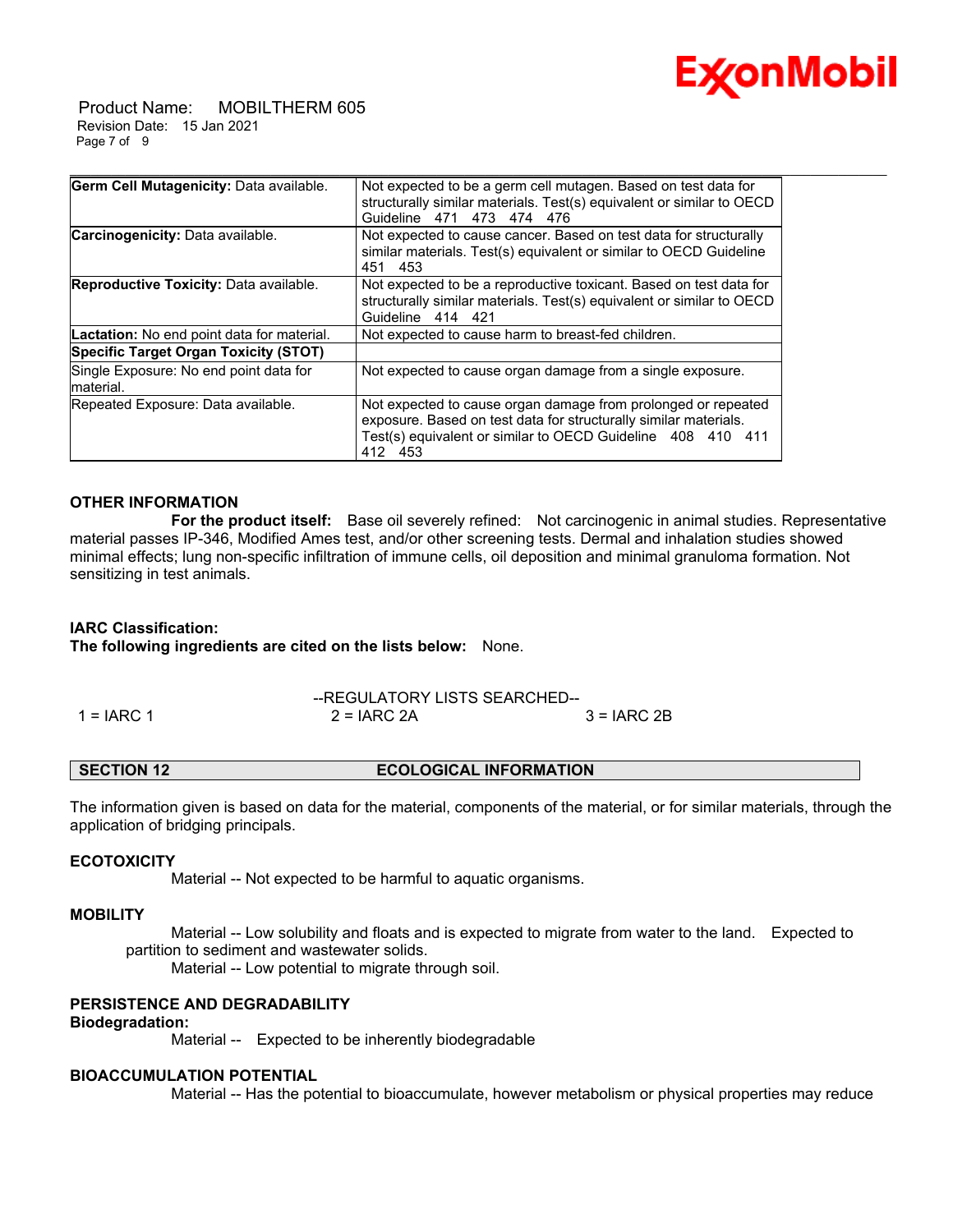

the bioconcentration or limit bioavailability.

### **ECOLOGICAL DATA**

#### **Ecotoxicity**

| <b>Test</b>                       | <b>Duration</b>     | <b>Organism Type</b> | <b>Test Results</b>                      |
|-----------------------------------|---------------------|----------------------|------------------------------------------|
| <b>Aquatic - Acute Toxicity</b>   | 48 hour(s)          | Daphnia magna        | EL0 1000-10000 mg/l: data for similar    |
|                                   |                     |                      | materials                                |
| <b>Aquatic - Acute Toxicity</b>   | 96 hour(s)          | Pimephales           | LL0 100 mg/l: data for similar materials |
|                                   |                     | promelas             |                                          |
| <b>Aquatic - Acute Toxicity</b>   | 72 hour(s)          | Pseudokirchneriella  | EL0 100 mg/l: data for similar materials |
|                                   |                     | subcapitata          |                                          |
| <b>Aquatic - Chronic Toxicity</b> | $21 \text{ day}(s)$ | Daphnia magna        | NOELR 10-1000 mg/l: data for similar     |
|                                   |                     |                      | materials                                |
| <b>Aquatic - Chronic Toxicity</b> | $72$ hour(s)        | Pseudokirchneriella  | NOELR 100 mg/l: data for similar         |
|                                   |                     | subcapitata          | materials                                |

\_\_\_\_\_\_\_\_\_\_\_\_\_\_\_\_\_\_\_\_\_\_\_\_\_\_\_\_\_\_\_\_\_\_\_\_\_\_\_\_\_\_\_\_\_\_\_\_\_\_\_\_\_\_\_\_\_\_\_\_\_\_\_\_\_\_\_\_\_\_\_\_\_\_\_\_\_\_\_\_\_\_\_\_\_\_\_\_\_\_\_\_\_\_\_\_\_\_\_\_\_\_\_\_\_\_\_\_\_\_\_\_\_\_\_\_\_\_

#### **Persistence, Degradability and Bioaccumulation Potential**

| Media | <b>Test Type</b>       | <b>Duration</b>     | <b>Test Results</b>    |
|-------|------------------------|---------------------|------------------------|
| Water | Ready Biodegradability | $28 \text{ day}(s)$ | Percent Degraded <60 : |
|       |                        |                     | similar material       |

#### **SECTION 13 DISPOSAL CONSIDERATIONS**

Disposal recommendations based on material as supplied. Disposal must be in accordance with current applicable laws and regulations, and material characteristics at time of disposal.

#### **DISPOSAL RECOMMENDATIONS**

 Product is suitable for burning in an enclosed controlled burner for fuel value or disposal by supervised incineration at very high temperatures to prevent formation of undesirable combustion products. Protect the environment. Dispose of used oil at designated sites. Minimize skin contact. Do not mix used oils with solvents, brake fluids or coolants.

**Empty Container Warning** Empty Container Warning (where applicable): Empty containers may contain residue and can be dangerous. Do not attempt to refill or clean containers without proper instructions. Empty drums should be completely drained and safely stored until appropriately reconditioned or disposed. Empty containers should be taken for recycling, recovery, or disposal through suitably qualified or licensed contractor and in accordance with governmental regulations. DO NOT PRESSURISE, CUT, WELD, BRAZE, SOLDER, DRILL, GRIND, OR EXPOSE SUCH CONTAINERS TO HEAT, FLAME, SPARKS, STATIC ELECTRICITY, OR OTHER SOURCES OF IGNITION. THEY MAY EXPLODE AND CAUSE INJURY OR DEATH.

**SECTION 14 TRANSPORT INFORMATION** 

**LAND** : Not Regulated for Land Transport

**SEA (IMDG):** Not Regulated for Sea Transport according to IMDG-Code